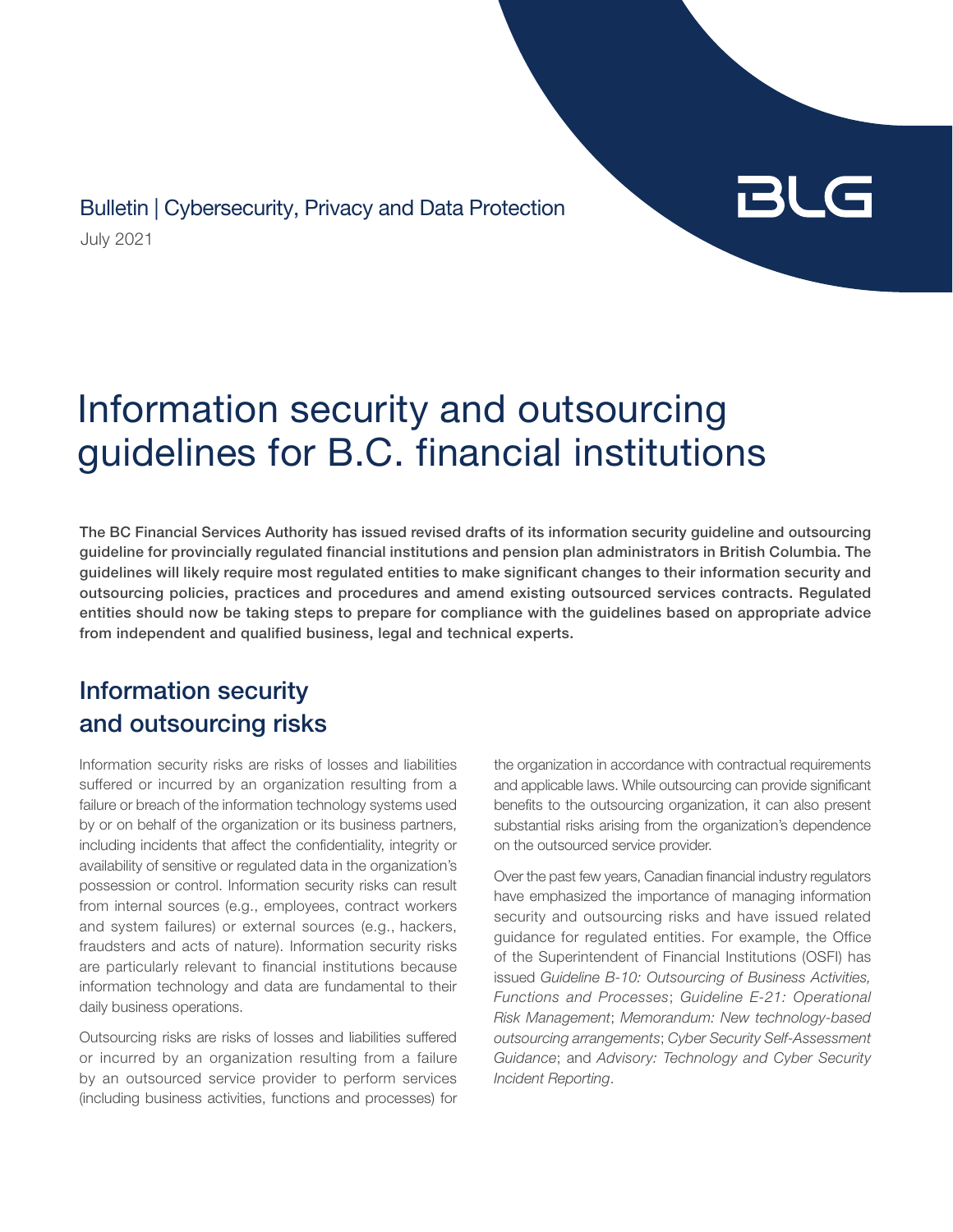### BCFSA guidelines

The [BC Financial Services Authority](http://www.bcfsa.ca) ("BCFSA") is the provincial government regulator for financial institutions (i.e., credit unions, insurance companies and trust companies), pension plans and mortgage brokers in British Columbia, and is responsible for enforcing applicable legislation (e.g., *Financial Institutions Act* and *Pension Benefits Standards Act*). In January 2021, BCFSA issued *[Advisory No. 21-003](https://www.bcfsa.ca/pdf/fid/advisory/all-21-003.pdf)* to give notice of a consultation process regarding new information security and outsourcing guidelines for provincially regulated financial institutions and pension plan administrators (collectively "PRFIs"). In June 2021, BCFSA issued *[Advisory](https://www.bcfsa.ca/pdf/Pensions/RegulatoryStatement/PENS21-015.pdf) [No. 21-015](https://www.bcfsa.ca/pdf/Pensions/RegulatoryStatement/PENS21-015.pdf)* to give notice of revised draft guidelines and a final consultation period ending July 2021. The draft guidelines reflect BCFSA's view that information security and outsourcing are key risks for PRFIs and their stakeholders.

#### Information Security Guideline

The draft *[Information Security Guideline](https://www.bcfsa.ca/pdf/fid/advisory/InformationSecurityGuideline20210617.pdf)* follows the National Institute of Standards and Technology ("NIST") *[Cybersecurity Framework](https://www.nist.gov/cyberframework)* and includes incident reporting obligations similar to those set out in OSFI's *[Advisory:](https://www.osfi-bsif.gc.ca/Eng/fi-if/rg-ro/gdn-ort/adv-prv/Pages/TCSIR.aspx) [Technology and Cyber Security Incident Reporting](https://www.osfi-bsif.gc.ca/Eng/fi-if/rg-ro/gdn-ort/adv-prv/Pages/TCSIR.aspx)*. Following is a summary of key aspects of the guideline.

- **Principles/expectations:** The guideline establishes high-level principles and specific procedures and practices that PRFIs are expected to implement and follow to mitigate information security ("IS") risks.
- **Proportionate implementation:** The guideline should be implemented and applied in a risk-based and proportionate manner that considers differences in the nature, scope, complexity, systemic importance and risk profile of each PRFI.
- **Governance:** A PRFI's governing body (e.g., board of directors or plan administrator) is ultimately responsible for overseeing the prudent management of IS risks. A PRFI's governing body and senior management are expected to establish and implement specified policies and practices, and allocate sufficient resources, for effectively and appropriately managing IS risks.
- **E** IS risk management program: A PRFI is expected to establish and document an effective IS risk management program (including specified policies, procedures and plans) that is integrated into the PRFI's overall risk

management processes and is approved by the PRFI's governing body and reviewed at least once a year.

- **I** Identify: A PRFI is expected to identify and assess IS risks to internal and external systems, people, assets, data and capabilities that enable the organization to achieve business objectives. The guideline specifies risk assessment and identification measures that PRFIs should implement.
- **Protect:** A PRFI is expected to protect its data and information systems in a reasonable and appropriate manner based on the sensitivity, value and criticality of the data and information systems. The guideline specifies security measures that PRFIs should implement.
- **Detect:** A PRFI is expected to establish monitoring processes to rapidly detect IS incidents and periodically evaluate the effectiveness of identified controls, including through network monitoring, testing, audits and reporting. The guideline specifies detection measures that PRFIs should implement.
- **Respond:** A PRFI is expected to plan/develop and implement appropriate actions in response to IS incidents. The guideline specifies incident response processes, procedures and practices that PRFIs should establish and execute.
- **Recover:** A PRFI is expected to plan/develop and implement appropriate activities for resilience, to restore capabilities/services and comply with applicable laws. The guideline specifies recovery plans, policies and practices that PRFIs should establish and execute.
- Communication with BCFSA: A PRFI is expected to promptly (within 72 hours) inform the BCFSA of a "major" IS incident and provide the BCFSA with regular status updates. The guideline specifies criteria for determining whether an IS incident is "major" (based on the impact the incident will have on the PRFI's members, users, consumers and the public) and provides a template for reporting major incidents to the BCFSA.
- **Dutsourcing:** A PRFI that outsources information management services is expected to ensure that the outsourced service providers comply with the guideline in their treatment of the PRFI's information.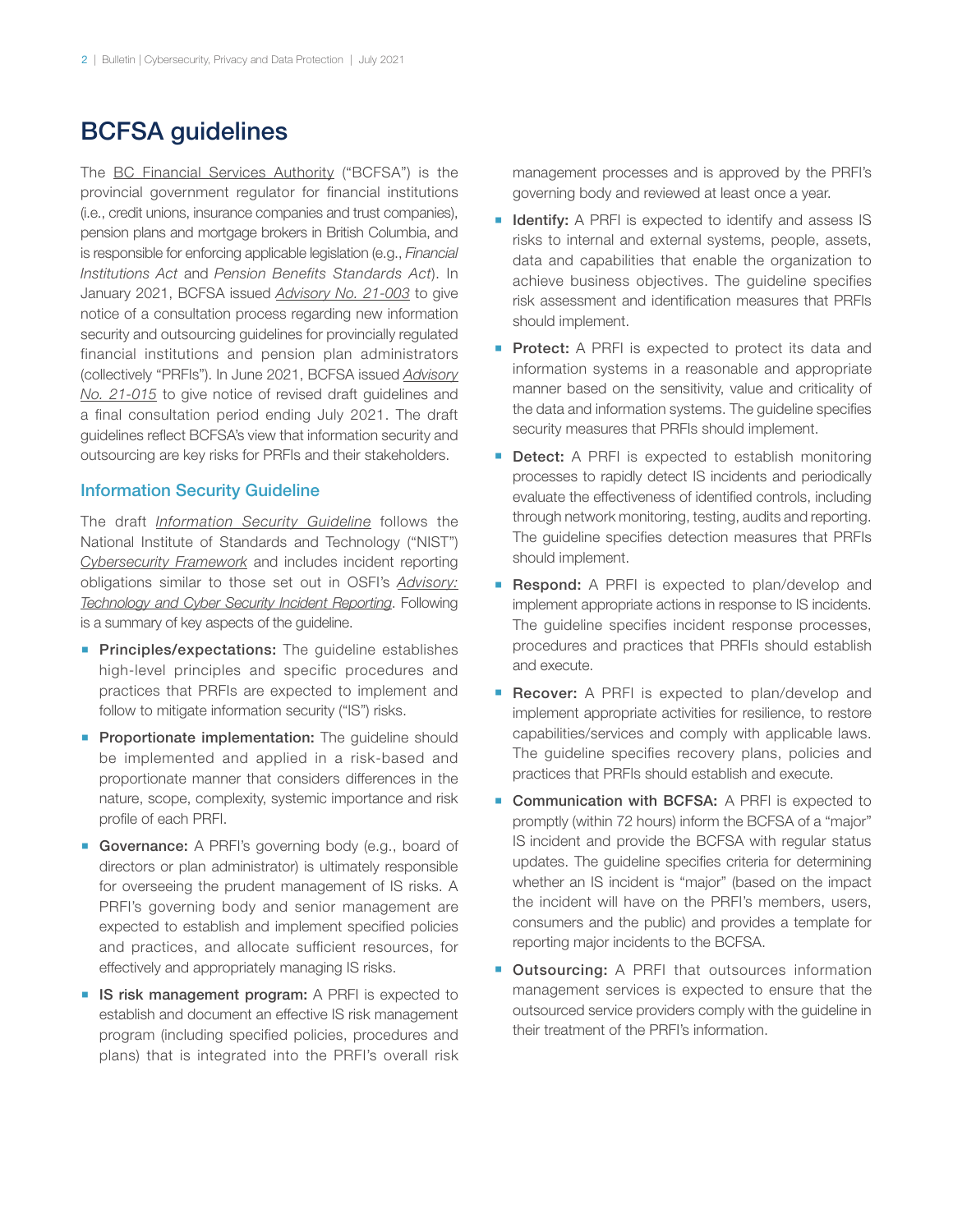#### Outsourcing Guideline

The draft *[Outsourcing Guideline](https://www.bcfsa.ca/pdf/fid/advisory/BCFSA-Outsourcing-Guideline-DRAFT-v7.pdf)* is based on OSFI's *[Guideline](https://www.osfi-bsif.gc.ca/Eng/Docs/b10.pdf) [B-10: Outsourcing of Business Activities, Functions and](https://www.osfi-bsif.gc.ca/Eng/Docs/b10.pdf) [Processes](https://www.osfi-bsif.gc.ca/Eng/Docs/b10.pdf)*. Following is a summary of key aspects of the guideline.

- **Principles/expectations:** The guideline establishes high-level principles to be proportionately implemented by all PRFIs and specific procedures and practices that PRFIs are expected to implement and follow to mitigate outsourcing risks. The guideline confirms that a PRFI remains accountable for all activities it outsources to an outsourced services provider.
- **Application/scope:** The guideline applies to all PRFIs (regardless of size) and to every outsourcing arrangement, which the guideline defines as "an agreement between a PRFI and a service provider whereby the service provider performs an activity, function or process that is, or could be, undertaken by the PRFI". However, the guideline explains that BCFSA's attention will focus on outsourcing arrangements that are "material or support significant activities of the PRFI", and BCFSA will use "the principle of proportionality" to adjust its supervisory intensity depending on the "nature, size, complexity, and risk profile of the PRFI and the potential system impact of the PRFI's failure".
- **Governance and accountability:** A PRFI's governing body (e.g., board of directors or plan administrator) is ultimately responsible for all outsourced activities and is expected to support the monitoring, control and management of outsourcing risks through a sound governance structure. A PRFI's governing body and senior management are expected to establish and implement specific policies, practices and procedures for managing outsourcing risks.
- Materiality: A PRFI is expected to develop and implement a process for determining the materiality of each new and significantly changed outsourcing arrangement. All material arrangements should be subject to an outsourcing risk management framework. The guideline specifies relaxed rules for intra-group outsourcing arrangements and requirements and prohibitions regarding outsourcing arrangements with the PRFI's external auditor.
- **Risk management framework:** A PRFI is expected to ensure its enterprise risk management program appropriately manages and monitors risks commensurate with the materiality of its outsourcing arrangements, with particular attention to business continuity. The guideline specifies requirements relating to business continuity, monitoring and reporting, and location of records.
- **Risk assessments:** A PRFI is expected to identify and assess outsourcing risks on an ongoing basis, periodically assess the vulnerabilities in material outsourcing arrangements and manage the risks in accordance with the PRFI's risk tolerance. The quideline specifies requirements for the assessments.
- **Due diligence:** A PRFI is expected to conduct initial and ongoing due diligence regarding an outsourcing arrangement to identify and assess risks associated with the arrangement and the service provider, including risks relating to subcontracted outsourced services.
- Outsourcing contracts: A PRFI is expected to document outsourcing arrangements with written contracts that address all elements of the arrangement and have been reviewed by the PRFI's legal counsel. A PRFI is expected to ensure its outsourcing contract addresses all issues relevant to managing the risks associated with the outsourcing arrangement to the extent feasible and reasonable, given the circumstances and having regard to the interests of the PRFI and its stakeholders. The guideline lists the following items to be addressed in contracts for material outsourcing arrangements: (1) nature and scope of services; (2) performance measures; (3) reporting requirements; (4) dispute resolution; (5) defaults and termination; (6) ownership and access; (7) contingency planning; (8) audit rights; (9) subcontracting; (10) pricing; (11) insurance; and (12) confidentiality, security and separation of property.
- **Information security:** A PRFI is expected to ensure its outsourcing service providers comply with all applicable laws (including personal information protection laws) and BCFSA's Information Security Guideline in the treatment of the PRFI's data, records and items.

## Preparing for compliance

PRFIs will likely be required to spend significant time and effort to comply with BCFSA's new information security and outsourcing guidelines. Many PRFIs will be required to make substantial changes to their information security and outsourcing policies, practices and procedures, and amend their outsourced services contracts. PRFIs should begin that process as soon as possible so that required riskbased business decisions can be appropriately informed and advised and required work can be performed in a timely and cost-effective manner. Following are some comments and suggestions.